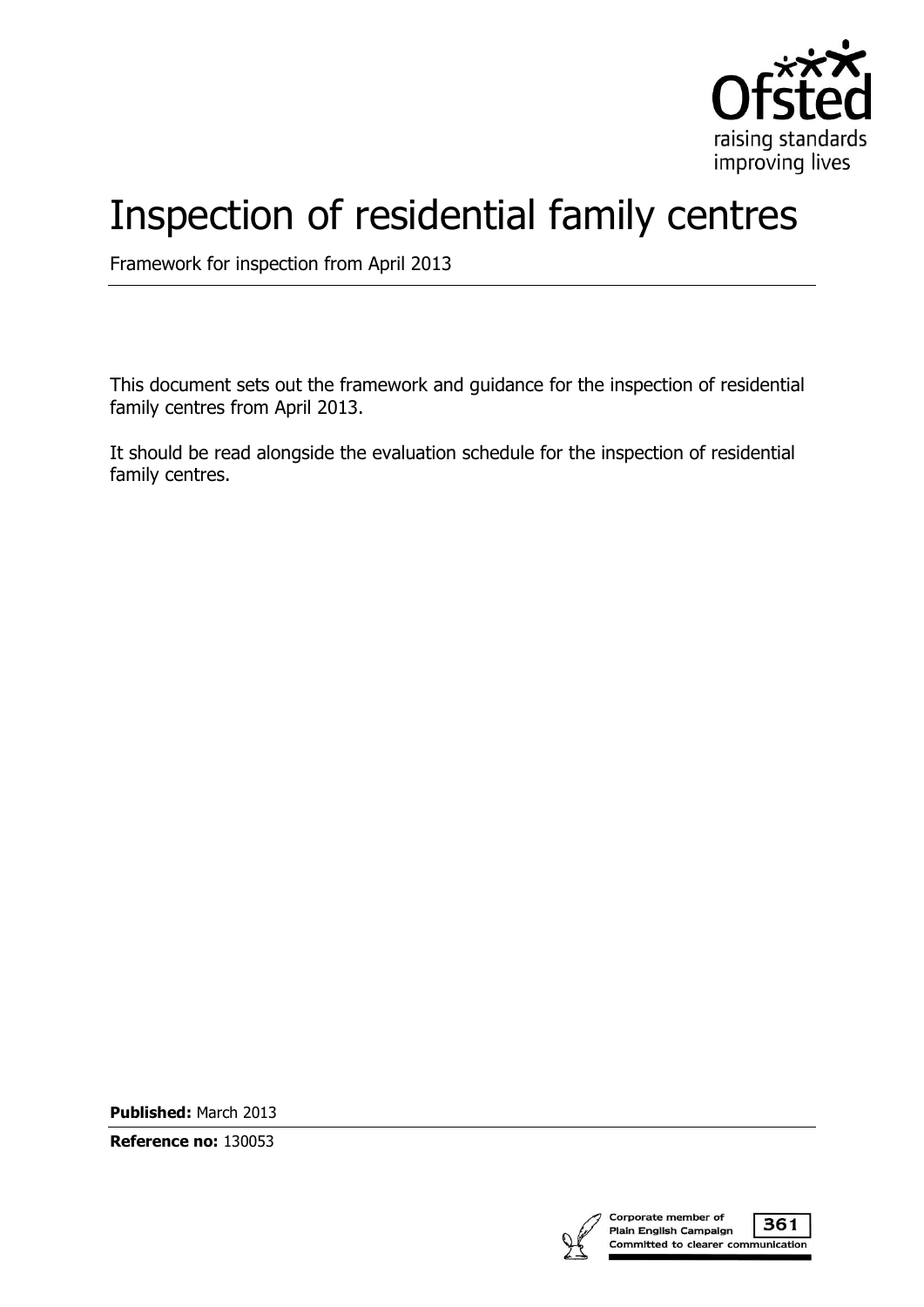The Office for Standards in Education, Children's Services and Skills (Ofsted) regulates and inspects to achieve excellence in the care of children and young people, and in education and skills for learners of all ages. It regulates and inspects childcare and children's social care, and inspects the Children and Family Court Advisory Support Service (Cafcass), schools, colleges, initial teacher training, work-based learning and skills training, adult and community learning, and education and training in prisons and other secure establishments. It assesses council children's services, and inspects services for looked after children, safeguarding and child protection.

If you would like a copy of this document in a different format, such as large print or Braille, please telephone 0300 123 1231, or email enquiries@ofsted.gov.uk.

You may reuse this information (not including logos) free of charge in any format or medium, under the terms of the Open Government Licence. To view this licence, visit www.nationalarchives.gov.uk/doc/open-government-licence/, write to the Information Policy Team, The National Archives, Kew, London TW9 4DU, or email: psi@nationalarchives.gsi.gov.uk.

This publication is available at www.ofsted.gov.uk/resources/130053.

To receive regular email alerts about new publications, including survey reports and school inspection reports, please visit our website and go to 'Subscribe'.

Piccadilly Gate Store Street Manchester M1 2WD

T: 0300 123 1231 Textphone: 0161 618 8524 E: enquiries@ofsted.gov.uk W: www.ofsted.gov.uk

No. 130053 © Crown copyright 2013

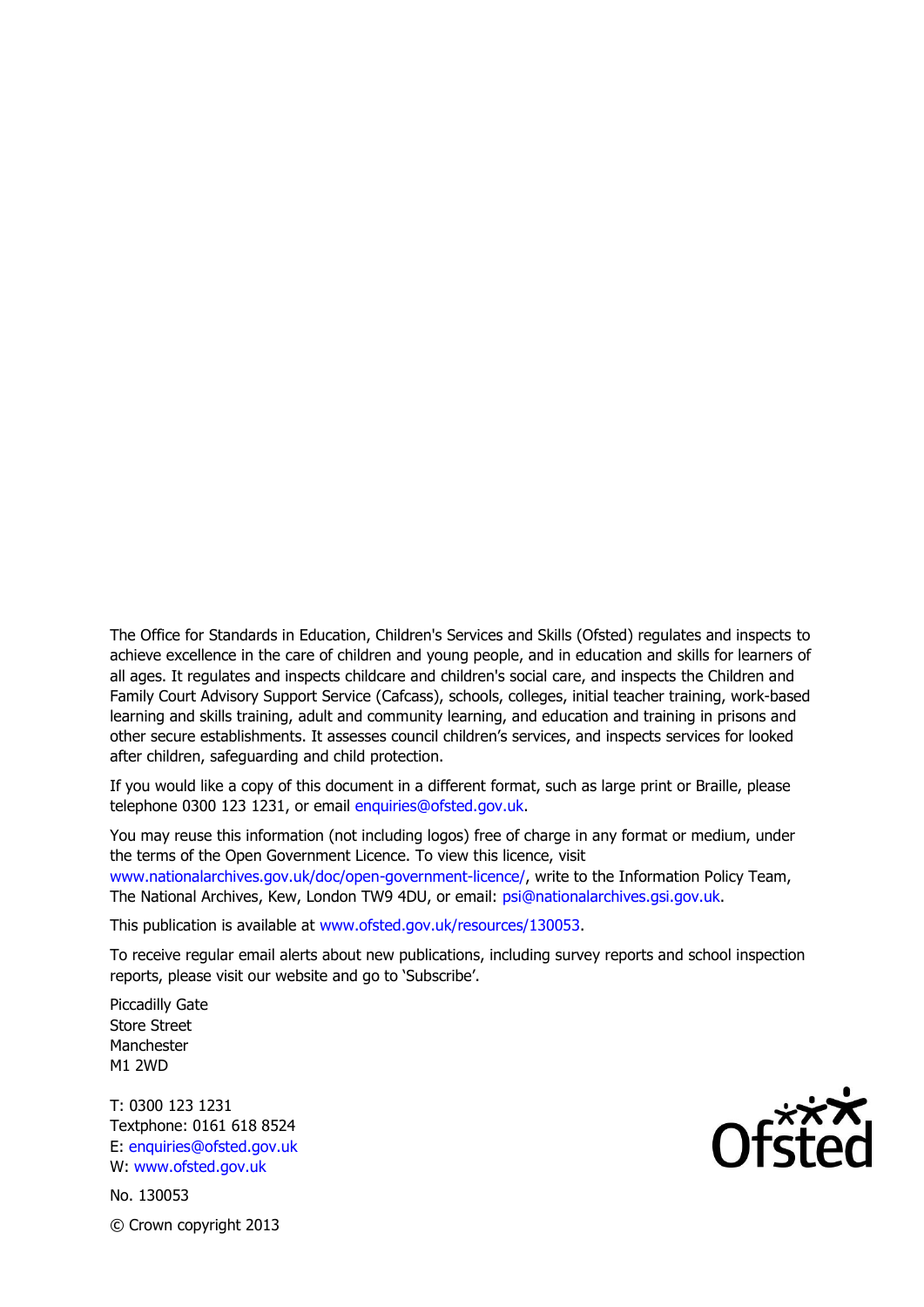# **Contents**

| <b>Introduction</b>                                                                                                                                         | 4                             |
|-------------------------------------------------------------------------------------------------------------------------------------------------------------|-------------------------------|
| <b>Legal basis for inspection</b>                                                                                                                           | 4                             |
| <b>Frequency of inspection</b>                                                                                                                              | 5                             |
| <b>Types of inspection</b>                                                                                                                                  | 5                             |
| Notice given for inspection                                                                                                                                 | 6                             |
| <b>Inspectors</b>                                                                                                                                           | 6                             |
| <b>Evaluation schedule</b><br>Grading inspection findings<br>The approach following an overall judgement of inadequate<br>Reporting findings at inspections | 6<br>$\overline{7}$<br>7<br>8 |
| <b>Inspection activity</b>                                                                                                                                  | 9                             |
| The views of children, parents, professionals and stakeholders:                                                                                             |                               |
| questionnaires                                                                                                                                              | 10                            |
| <b>Communication and feedback</b>                                                                                                                           | 10                            |
| <b>Confidentiality</b>                                                                                                                                      | 11                            |
| <b>Quality assurance</b>                                                                                                                                    | 11                            |
| <b>Conduct during the inspection</b>                                                                                                                        | 11                            |
| <b>Expectations of providers</b>                                                                                                                            | 12                            |
| <b>Complaints</b>                                                                                                                                           | 12                            |
| <b>More information</b>                                                                                                                                     | 13                            |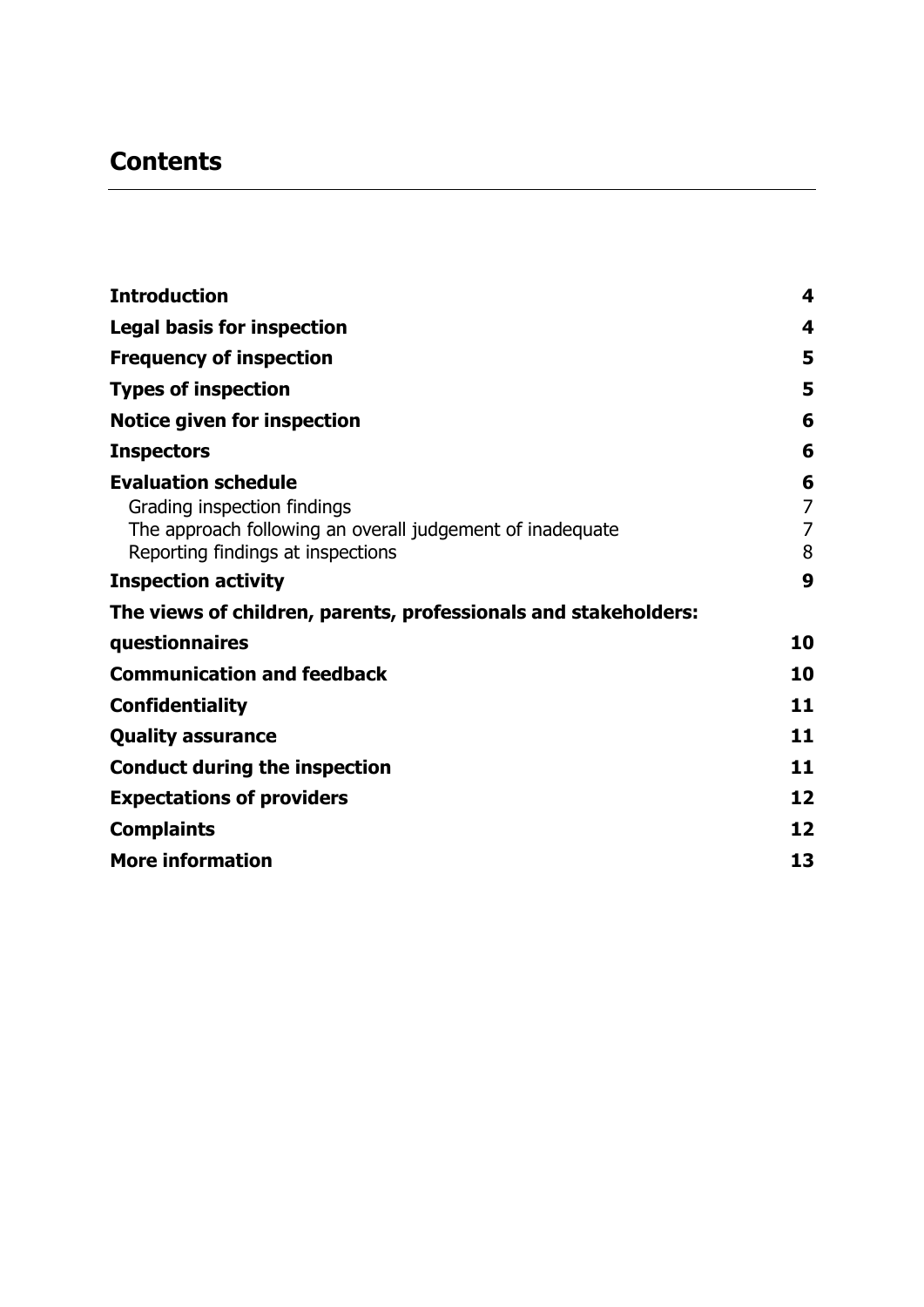

# <span id="page-3-0"></span>**Introduction**

- 1. This document sets out the framework for Ofsted's inspections of residential family centres. It explains: how we apply the principles and processes underlying all our inspections; the statutory basis for inspection; and a summary of the main features of the inspection process.
- 2. Ofsted's general principles of inspection and regulation are to:
	- support and promote improvement
	- $\blacksquare$  be proportionate
	- $\blacksquare$  focus on the needs of service users
	- focus on the needs of providers
	- be transparent and consistent
	- $\blacksquare$  be accountable
	- demonstrate value for money.
- 3. The framework and the inspection judgements are underpinned by the [regulations](http://www.legislation.gov.uk/uksi/2013/499/made) and the [national minimum standards.](http://www.education.gov.uk/childrenandyoungpeople/safeguardingchildren/a00222527/res-family-ctr-regs-and-nma) The inspections are intended not only to test compliance, but also to help raise standards and drive improvement in the sector. This requires a focus on how the residential family centre undertakes effective assessments, the support and guidance they provide to help parents protect their children and to promote their welfare, and the impact the centre has on outcomes for children. Inspectors will evaluate the extent to which the service contributes to delivering these improved outcomes.
- 4. There is more detailed guidance included in 'Inspections of residential family centres: evaluation schedule and grade descriptors' and 'Conducting the inspection'.

# <span id="page-3-1"></span>**Legal basis for inspection**

- 5. The power to inspect residential family centres transferred to Ofsted under section 148 of the Education and Inspections Act 2006. $^1$  This Act requires Ofsted to encourage the services it inspects and regulates to:
	- **n** improve
	- $\blacksquare$  focus on the experiences of those who use the service
	- be efficient and effective in the use of resources.
- 6. The Care Standards Act 2000, including regulations made under section 22 of the Act, sets out the legal basis for regulating residential family centres. It sets

j

<sup>&</sup>lt;sup>1</sup> The Education and Inspections Act 2006: [http://www.legislation.gov.uk/ukpga/2006/40/contents.](http://www.legislation.gov.uk/ukpga/2006/40/contents)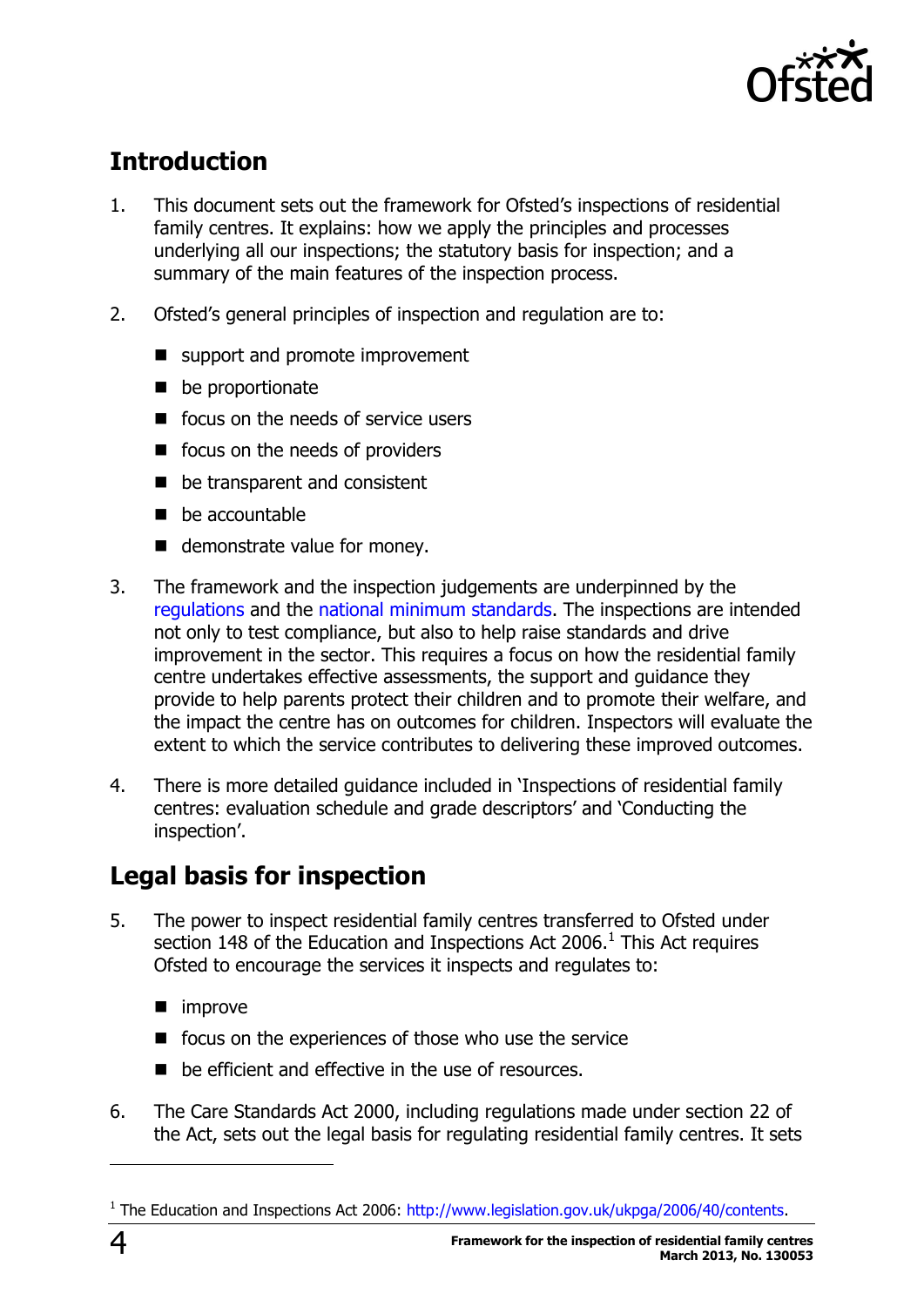

out Ofsted's powers to register, inspect and, where necessary, enforce compliance with the Act and relevant regulations.

- 7. A residential family centre is any establishment that provides residential services for parents and their children in order to assess the parents' capacity and potential to respond to their children's needs and to safeguard and promote their children's welfare. The assessments are usually ordered by the family courts during care order proceedings where a local authority is the applicant. The residential family centre can also provide advice, guidance and counselling to the parents. All residential family centres must register with Ofsted before they can operate.
- 8. When inspecting residential family centres, Ofsted gives consideration to knowledge and understanding gained from previous inspections, and to relevant legislation including:
	- The Children Act 1989
	- The Care Standards Act 2000
	- The Residential Family Centres Regulations 2002 (as amended)
	- Residential family centres: national minimum standards (2013)
	- The Care Standards Act 2000 (Registration)(England) Regulations 2010
	- The Equality Act 2010.

### <span id="page-4-0"></span>**Frequency of inspection**

- 9. The frequency of inspections is set out in regulations.<sup>2</sup> All residential family centres must have at least one inspection during each three-year inspection cycle.
- 10. The timing of any inspection will be influenced by an assessment of:
	- $\blacksquare$  the outcomes of previous inspections
	- any current complaints or enforcement action
	- notifications received from a residential family centre
	- other relevant information including complaints, allegations and whistleblowing received by Ofsted.

# <span id="page-4-1"></span>**Types of inspection**

j

11. The following types of inspection may be carried out by Ofsted in residential family centres.

<sup>&</sup>lt;sup>2</sup> Her Majesty's Chief Inspector of Education, Children's Services and Skills (Fees and Frequency of Inspections) (Children's Homes, etc.) (Amendment) Regulations SI 2007/694, as amended.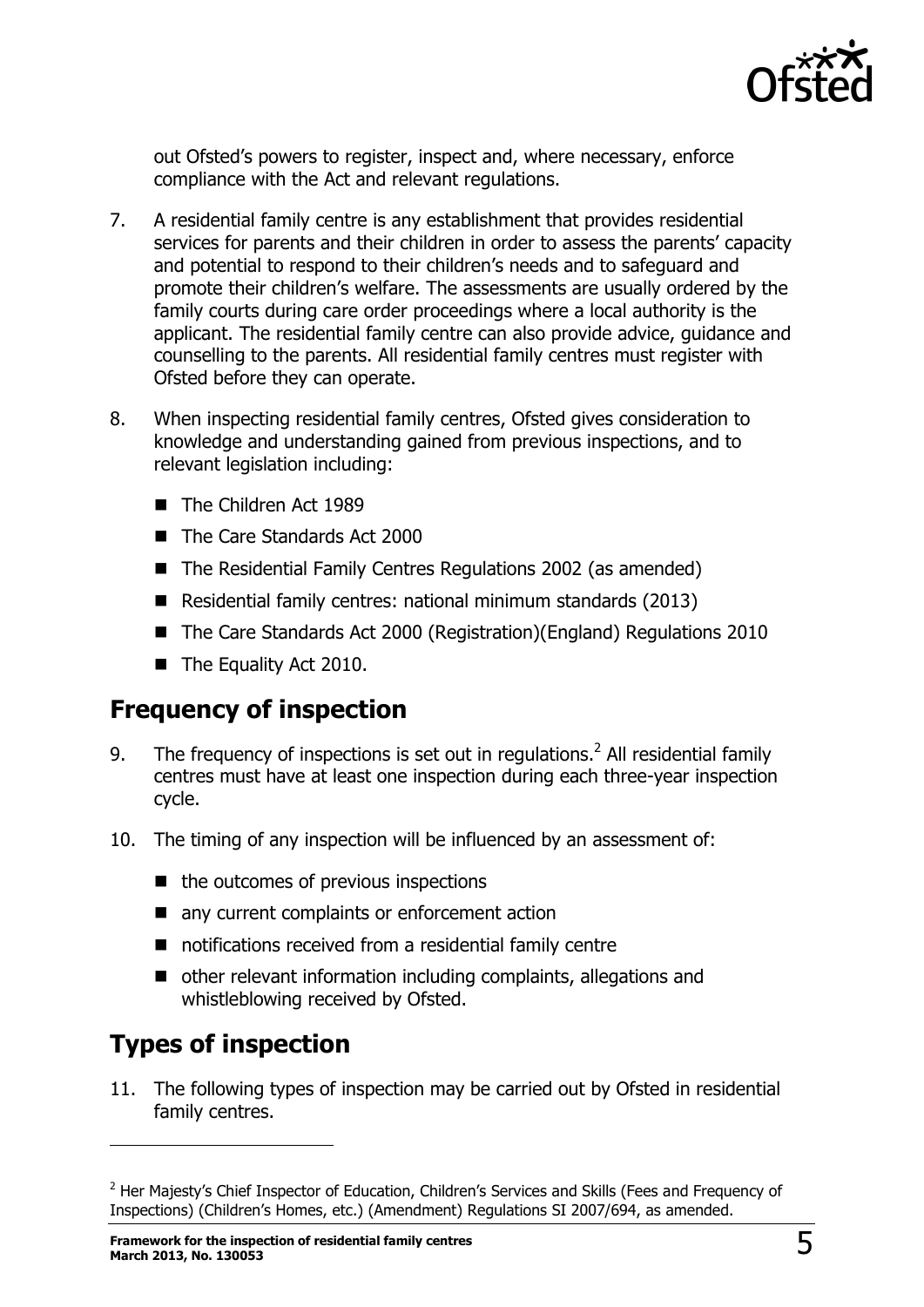

- A **full inspection** is carried out at least once during each three-year cycle. This inspection is conducted against the evaluation schedule and will result in a set of graded judgements and a published report.
- A **monitoring inspection** may be carried out if there is an incident, complaint or concern regarding the residential family centre, or to follow up on enforcement action.
- A **survey or thematic inspection** may be carried out to gather evidence on a particular theme, issue or aspect of best practice that Ofsted is examining with the intention of publishing a report on the findings. A survey inspection may be conducted as part of a thematic inspection or separately as part of Ofsted's programme of surveys.

We will not conduct a survey or thematic inspection at the same time as a monitoring inspection.

# <span id="page-5-0"></span>**Notice given for inspection**

12. Full inspections are always unannounced. Monitoring inspections will usually be unannounced. Survey inspections will be arranged with a short notice period.

### <span id="page-5-1"></span>**Inspectors**

13. Residential family centres are usually inspected by one social care inspector.

### <span id="page-5-2"></span>**Evaluation schedule**

- 14. The evaluation schedule is set out in a separate document. It outlines the judgements that inspectors make during inspection and the grade descriptors that they use to arrive at their judgements.
- 15. Inspectors make judgements on:
	- overall effectiveness
	- $\blacksquare$  the quality of assessment
	- $\blacksquare$  the quality of care, support and quidance
	- safeguarding children and parents
	- eladership and management.
- 16. In all residential family centre inspections, we will examine the extent to which the service fulfils its main purpose and responsibility which is to assess parental capacity to respond to their children's needs, to promote their welfare and to protect them from harm. The quality and accuracy of these (usually courtordered) assessments are not only fundamental to the protection of the children but will significantly affect their futures and those of their families.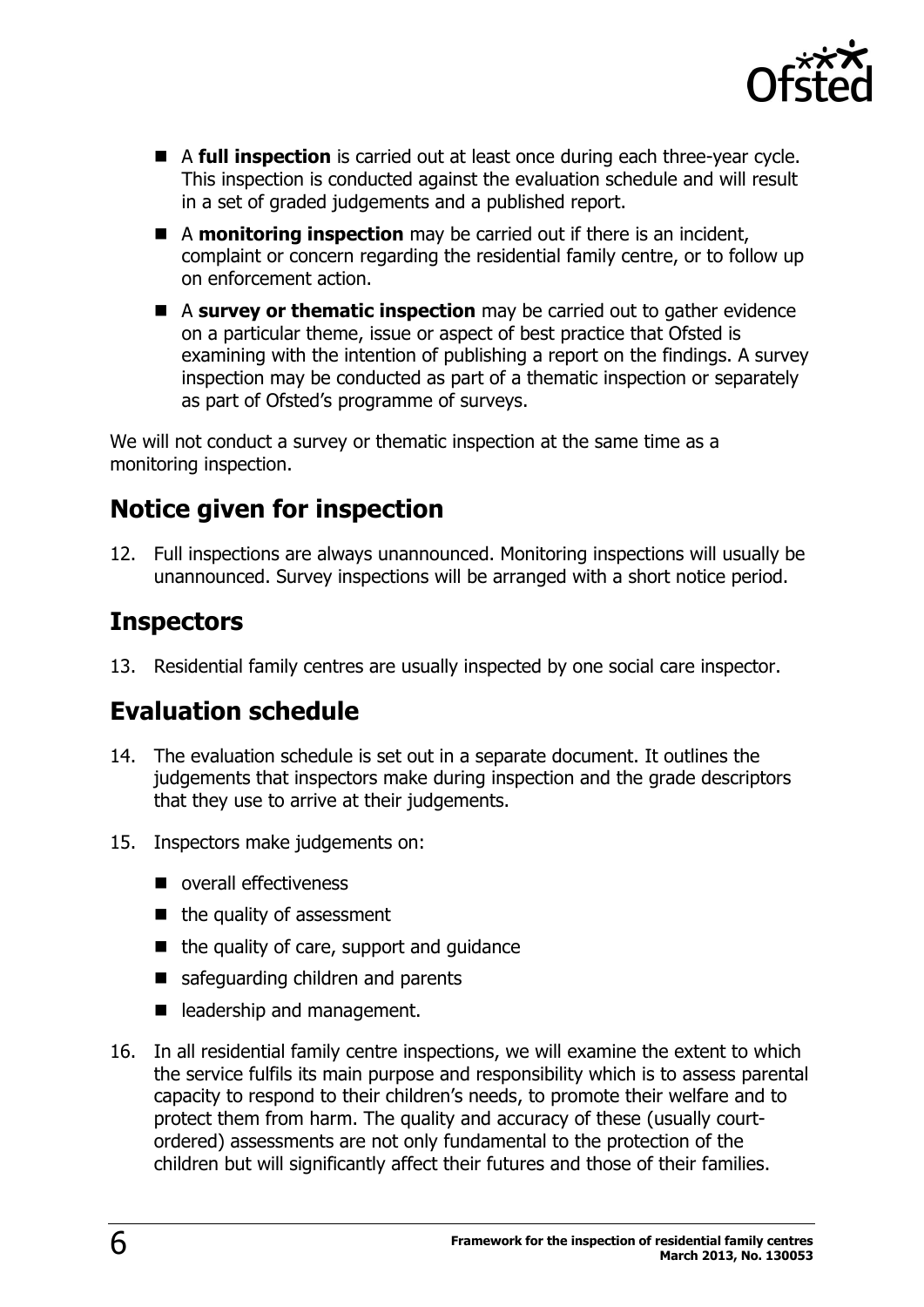

- 17. Residential family centres must meet their statutory obligations, as set out in legislation and regulations, and must take account of the national minimum standards.
- 18. However, failure to meet all the legal requirements in full may not necessarily result in a judgement of inadequate. The seriousness of the failure and its potential impact on children and parents is considered carefully to determine how it should impact on the overall judgement. Inspectors use their professional judgement to assess the impact of any breach against other aspects of the service provided.
- 19. The evaluation schedule sets out the criteria for outstanding, good, adequate and inadequate services. Inspectors must evaluate the evidence in a particular area and consider how it best fits against the descriptors for outstanding, good, adequate or inadequate, before making a judgement. Examples of practice may be used to support more than one judgement. Judgements are made on carefully balanced consideration of the impact on children and parents, and not on a formulaic approach.

### <span id="page-6-0"></span>**Grading inspection findings**

| <b>Outstanding</b> | a service of exceptional quality that significantly exceeds<br>minimum requirements |
|--------------------|-------------------------------------------------------------------------------------|
| Good               | a service of high quality that exceeds minimum requirements                         |
| <b>Adequate</b>    | a service that only meets minimum requirements                                      |
| <b>Inadequate</b>  | a service that does not meet minimum requirements                                   |

20. Inspectors make judgements against the evaluation schedule using a four-point scale.

21. The descriptors are hierarchical: an outstanding service should meet the grade descriptors for an outstanding service and also for a good and an adequate service, and a good service should meet those for good and adequate.

### <span id="page-6-1"></span>**The approach following an overall judgement of inadequate**

- 22. An overall effectiveness judgement of inadequate is made where there are failures to comply with requirements and, as a result, the outcomes for children and parents are inadequate or they are not protected from significant harm.
- 23. Where a residential family centre is judged inadequate, inspectors set requirements, clearly identifying the regulatory failures under the Care Standards Act 2000 or the Residential Family Centres Regulations 2002 as amended (2012). The registered person/s must meet these requirements as set out in regulation.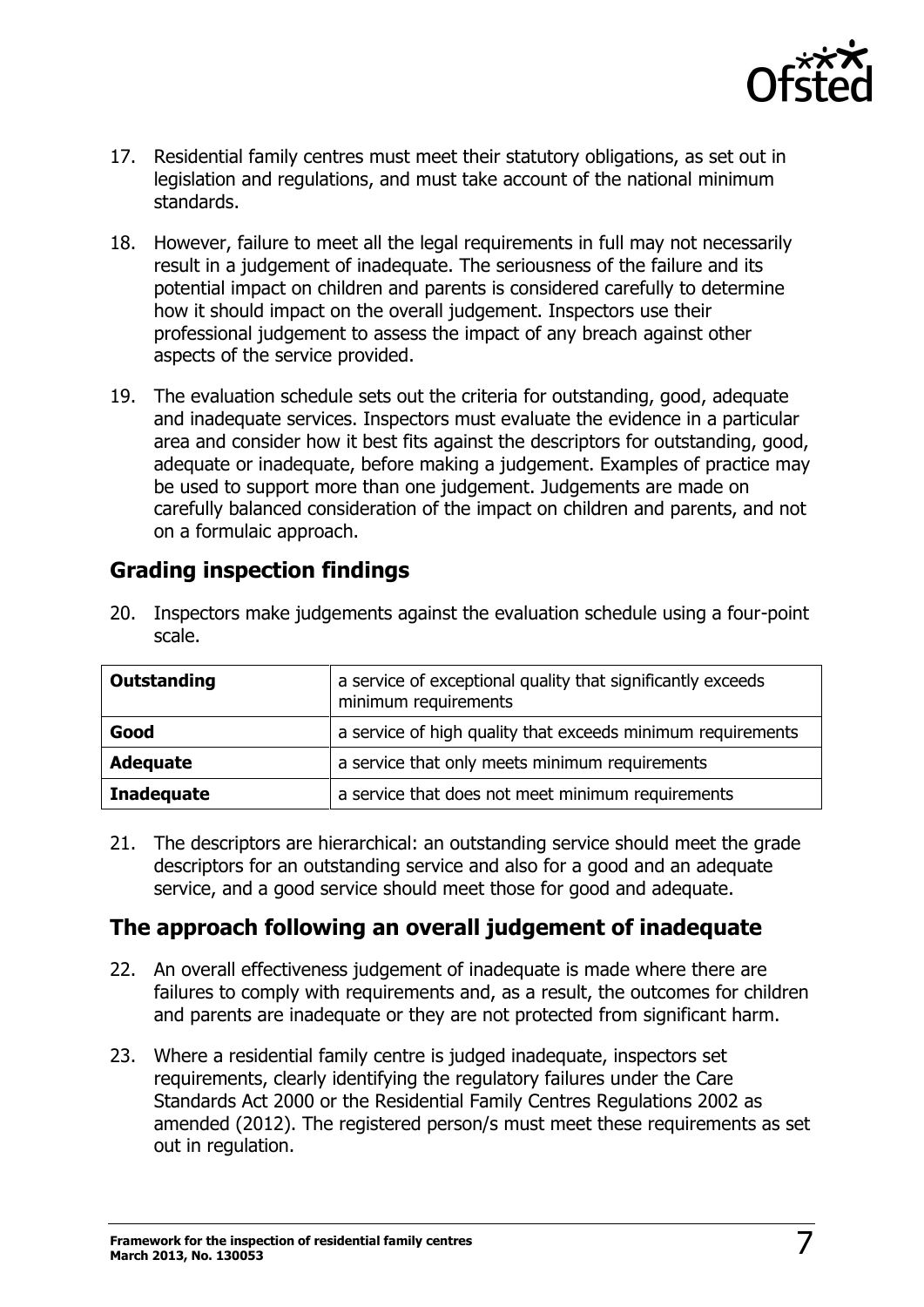

- 24. Inspectors may also make recommendations to help the registered person/s to further improve the quality and standards of care. Recommendations always relate to the national minimum standards.
- 25. On making a judgement of inadequate for a residential family centre, the inspector must always consult with a Compliance, Investigation and Enforcement (CIE) Professional, who must instigate a case discussion where:
	- $\blacksquare$  there is evidence of any immediate risk of harm to children and/or parents, breach of regulations that constitutes an offence, or breach of any conditions placed on the registration
	- the last inspection resulted in a judgement of inadequate for overall effectiveness.
- 26. The inspector should also consider consulting with a CIE Professional where there is any history of:
	- complaints against the residential family centre that have not been dealt with in a satisfactory way
	- $\blacksquare$  failure to comply with regulations and/or national minimum standards that have not been dealt with in a satisfactory way
	- failure to take satisfactory action to meet requirements/actions and recommendations that call into question the suitability of the registered person.
- 27. The purpose of the case discussion is to consider whether any enforcement action should be taken. The CIE handbook $3$  contains detailed information about the criteria for instigating a case discussion, the enforcement options available, and the arrangements for following up enforcement activity.
- 28. Where we judge a residential family centre to be inadequate for overall effectiveness, the next inspection will normally take place within 12 months.

### <span id="page-7-0"></span>**Reporting findings at inspections**

29. Each full inspection is followed by a report that sets out the inspection findings using text and grades, organised under the headings below.

#### **Report contents**

| Service information   | Brief contextual information about the<br>service |
|-----------------------|---------------------------------------------------|
| Overall effectiveness | Grade                                             |

 $3$  Compliance, Investigation and Enforcement handbook, Ofsted, 2012; [www.ofsted.gov.uk/resources/compliance-investigation-and-enforcement-handbook.](http://www.ofsted.gov.uk/resources/compliance-investigation-and-enforcement-handbook)

j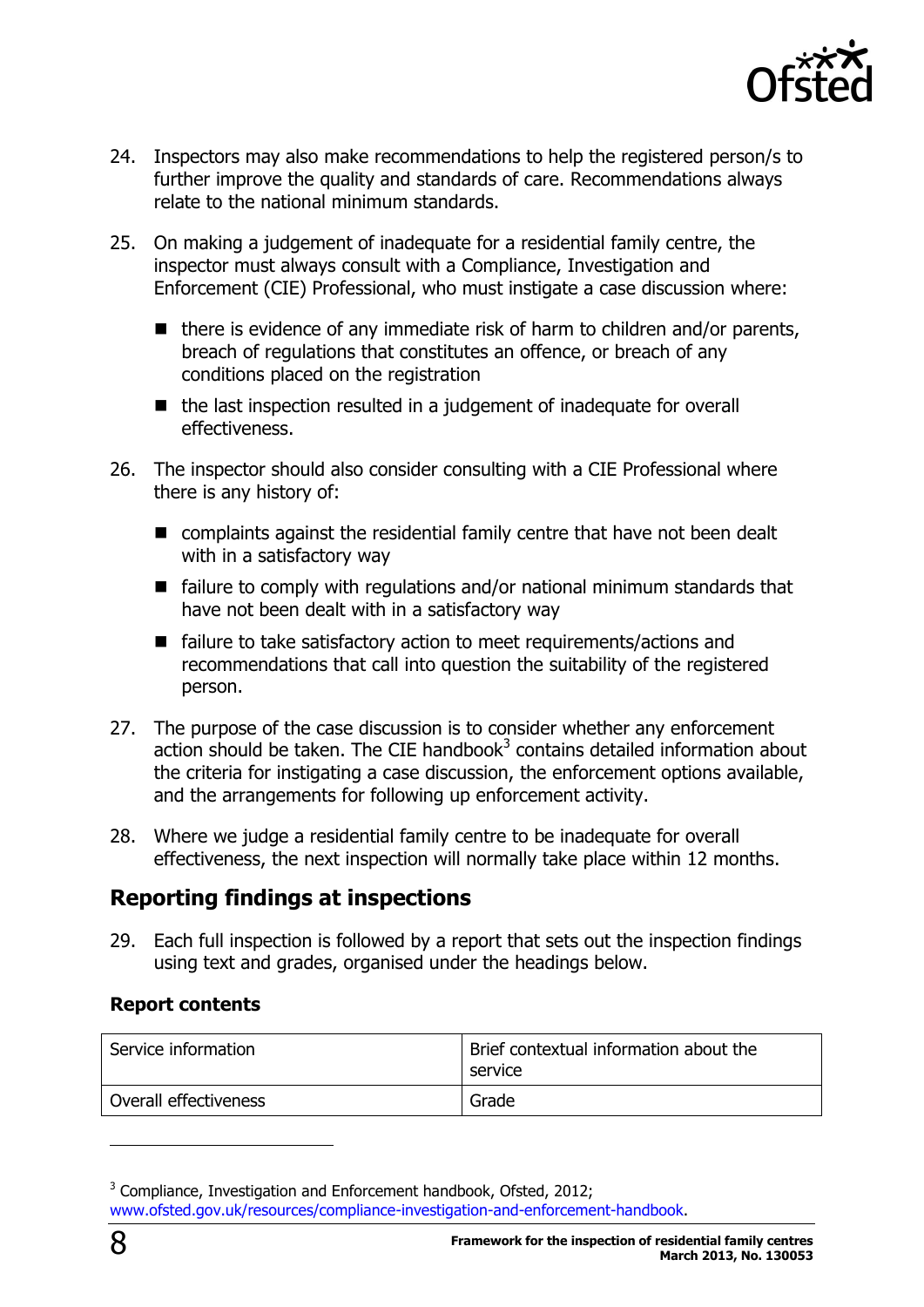

| Areas for improvement                 | No grade                                                |
|---------------------------------------|---------------------------------------------------------|
| Quality of assessment                 | Grade                                                   |
| Quality of care, support and guidance | Grade                                                   |
| Safeguarding children and parents     | Grade                                                   |
| Leadership and management             | Grade                                                   |
| About this inspection                 | Information about the legal basis for the<br>inspection |

30. The inspection report is sent to the provider within 10 working days of the end of the inspection for a factual accuracy check. The registered provider or representatives should return the full inspection report with any comments on factual accuracy within five working days. The final report is published on the Ofsted website within 20 working days of the end of the inspection (irrespective of appeals or complaints).

### <span id="page-8-0"></span>**Inspection activity**

- 31. Inspectors focus their inspection activities on evaluating the quality and impact of services in assessing parents' ability to safeguard and promote their children's welfare, and the impact that the residential family centre has on the plans for children's lives.
- 32. In preparation for inspection, inspectors consider the information that Ofsted has about the service. This includes:
	- $\blacksquare$  the results of the annual online questionnaires completed by service users, staff, commissioners and partner organisations
	- **P** previous inspection reports
	- the statement of purpose and the residents' quide
	- concerns and complaints received
	- notifications of significant events received
	- e regulation 25 reports received
	- any changes to registration, including change of manager
	- any current or recent enforcement activity.
- 33. On arrival at the residential family centre, inspectors will request specific information from the registered manager or person in charge (see Annex A of Conducting the Inspection).
- 34. Inspection activities, where possible, include
	- $\blacksquare$  examining a sample of assessments submitted to the court
	- $\blacksquare$  listening to and talking with children and parents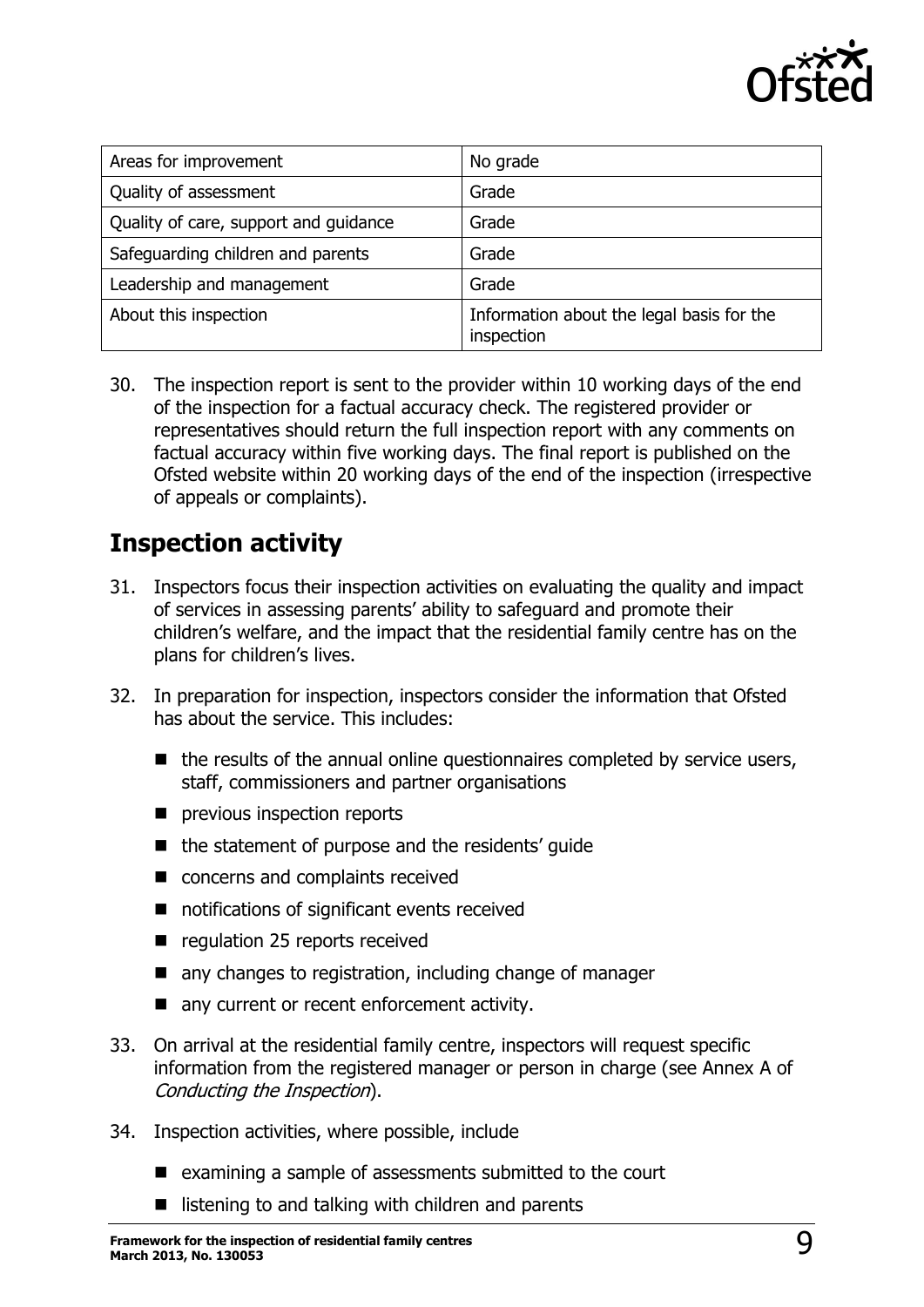

- observing staff interactions with children and parents
- observing key activities, such as handovers of information between staff
- qathering views from partners and stakeholders, such as: representatives of the local authorities that have made placements; social workers; Independent Reviewing Officers; Cafcass; school staff; local police; the Local Authority Designated Officer; relevant health professionals; Children's Guardians; independent visitors
- sampling case files and records
- inspecting premises, facilities, surveillance methods and health and safety arrangements
- discussions with managers and staff.
- 35. A maximum of four and a half inspector days will be allocated to each residential family centre inspection. This includes time for preparation, fieldwork and report writing. This may vary in exceptional circumstances.
- 36. The inspection specifically focuses on gathering evidence against the evaluation schedule. The detail of activities undertaken and discussions held may vary depending on the lines of enquiry for each individual inspection.

### <span id="page-9-0"></span>**The views of children, parents, professionals and stakeholders: questionnaires**

- 37. We will gather the views of children and parents and other interested parties using online questionnaires. These questionnaires are available in different formats and languages on request. Hard copies will also be available for parents. The questionnaires will be anonymous so that those completing them cannot be identified.
- 38. In this context, professionals and stakeholders include commissioners and professionals who support the work of the centre, for example: healthcare professionals, social workers, Children's Guardians and family therapists.
- 39. Inspectors take account of the extent to which residential family centres have asked for and acted upon the views of children and parents in reviewing and improving services and outcomes. Inspectors also consider the views of those children, parents and partners they speak to during on-site evidence gathering.

### <span id="page-9-1"></span>**Communication and feedback**

40. Inspectors provide regular opportunities for dialogue and feedback during the inspection. Oral feedback about draft findings, including strengths and weaknesses in practice, is given to the residential family centre at the end of the inspection. Requirements and recommendations to be made are clearly stated at this time.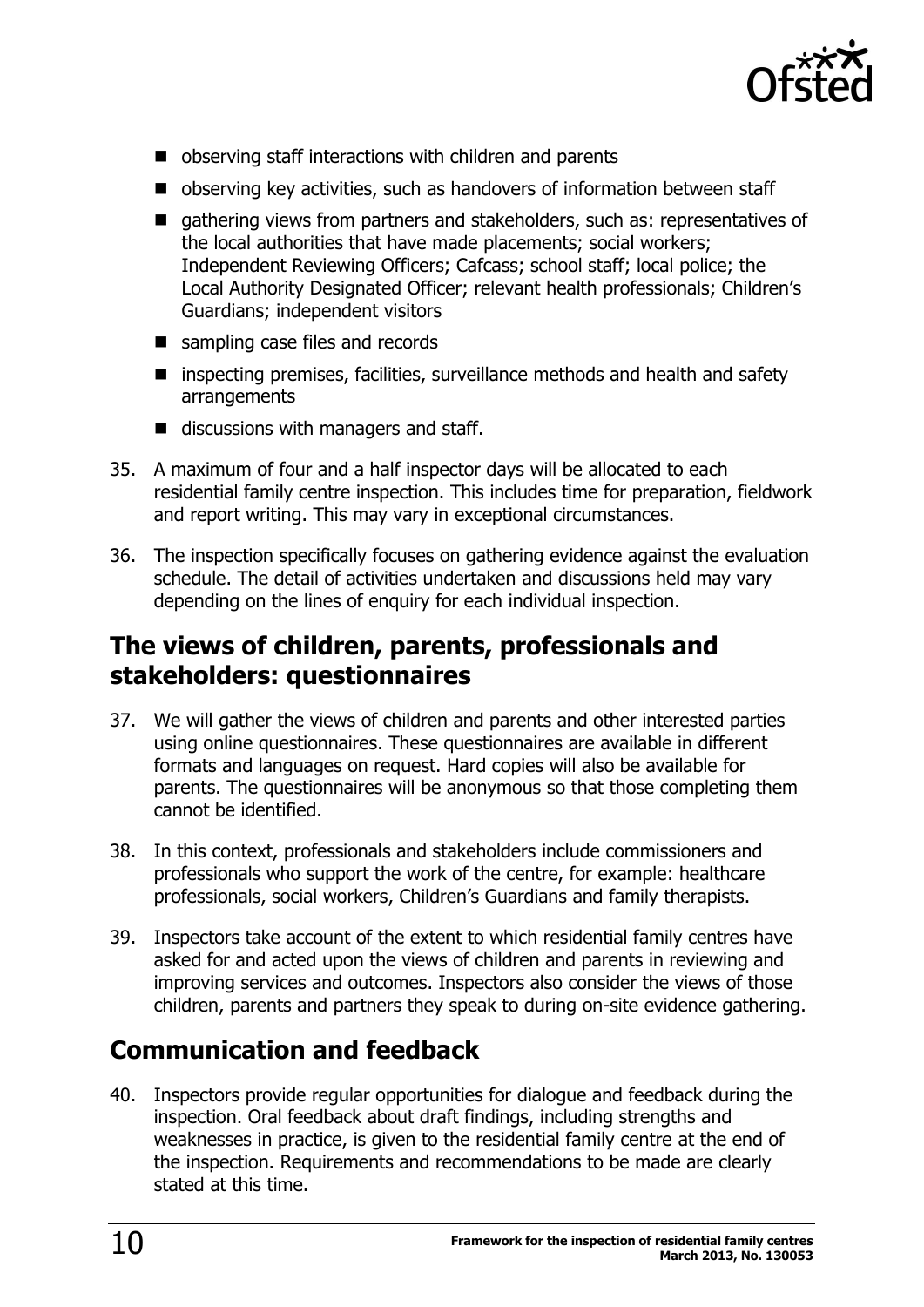

# <span id="page-10-0"></span>**Confidentiality**

- 41. Ofsted takes all steps necessary to ensure that information provided to inspectors remains confidential where appropriate, but cannot guarantee this. Evidence gathered during inspections may be subject to disclosure under the Freedom of Information Act 2000, but the identity of individuals will not be disclosed.
- 42. Where Ofsted considers that any information provided indicates the actual or likelihood of harm to a child or young person, we pass the necessary information to the local authority children's service for action and we would inform the manager of the centre where appropriate.

### <span id="page-10-1"></span>**Quality assurance**

- 43. Quality assurance describes the action that we take to ensure that an inspection is of the quality needed and expected by users, providers and Ofsted.
- 44. The inspector has responsibility for ensuring that all the evidence gathered is robust, reliable and secure.
- 45. For national consistency, some inspections include an Ofsted inspector whose role is to quality assure the inspection process. During these visits, the visiting inspector talks with managers and other staff and, where appropriate, those living at the centre. S/he should always seeks the views of staff at the residential family centre about the conduct of the inspection and sample the way that evidence is being gathered and used.
- 46. All inspection reports are subject to a quality assurance process. This may result in changes to provisional judgements.
- 47. Ofsted asks the manager of the residential family centre to complete a short evaluation form following each inspection, which is used to improve the quality of inspections.

# <span id="page-10-2"></span>**Conduct during the inspection**

- 48. Inspectors must uphold the highest professional standards in their work, and ensure that everyone they encounter during inspections is treated fairly and with respect. The code of conduct requires inspectors to:
	- $\blacksquare$  evaluate objectively, be impartial and inspect without fear or favour
	- $\blacksquare$  evaluate provisions in line with frameworks, national standards or **requirements**
	- base all evaluations on clear and robust evidence
	- have no connection with the provider that could undermine their objectivity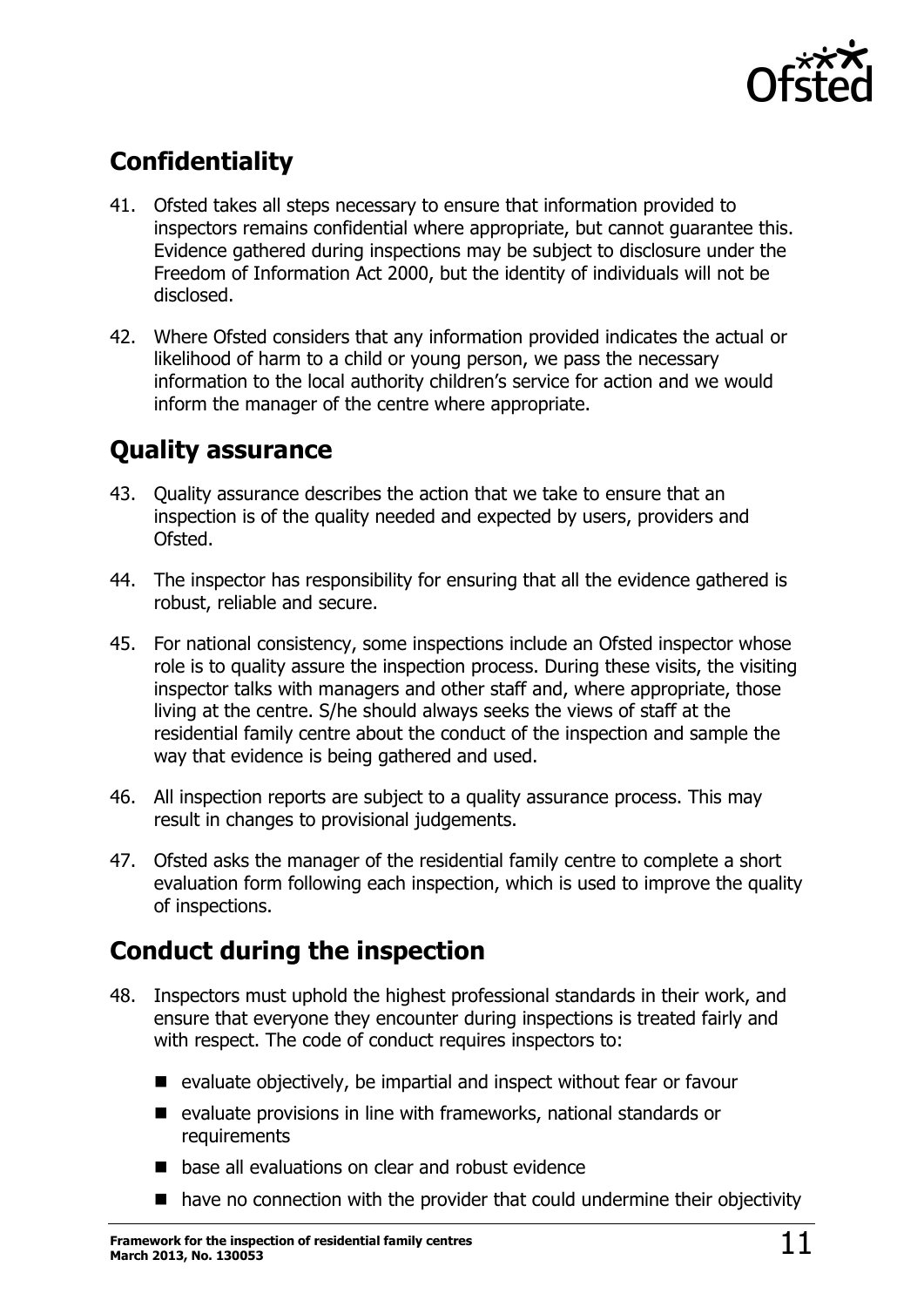

- **P** report honestly and clearly, ensuring that judgements are fair and reliable
- $\blacksquare$  carry out their work with integrity, treating all those they meet with courtesy, respect and sensitivity
- $\blacksquare$  endeavour to minimise the stress on those involved in the inspection
- $\blacksquare$  act in the best interests and well-being of service users
- $\blacksquare$  maintain purposeful and productive dialogue with those being inspected, and communicate judgements clearly and frankly
- respect the confidentiality of information, particularly about individuals and their work
- $\blacksquare$  respond appropriately to reasonable requests
- take prompt and appropriate action on any child protection or health and safety issues.

### <span id="page-11-0"></span>**Expectations of providers**

- 49. For inspection and regulation to be productive and beneficial, inspectors and providers must establish and maintain a professional working environment based on courtesy and professional behaviour. Inspectors are expected to uphold the code of conduct, and Ofsted also expects providers to:
	- be courteous and professional
	- **E** apply their own codes of conduct in their dealings with inspectors
	- $\blacksquare$  allow inspectors to conduct their visit in an open and honest way
	- allow inspectors to evaluate the provision objectively against the standards and framework
	- **P** provide evidence that enables the inspector to report honestly, fairly and reliably about their provision
	- work with inspectors to minimise disruption, stress and bureaucracy
	- $\blacksquare$  ensure the health and safety of inspectors while on their premises
	- $\blacksquare$  maintain a purposeful dialogue with the inspector
	- draw any concerns about the inspection to the attention of the inspector promptly and in a suitable manner
	- respect that inspectors need to observe practice and talk to staff and users without the presence of a manager or registered person.

### <span id="page-11-1"></span>**Complaints**

50. The great majority of our work is carried out smoothly and without incident. If concerns do arise during an inspection, you should raise these with the inspector immediately so that they can be resolved while the inspection is taking place.